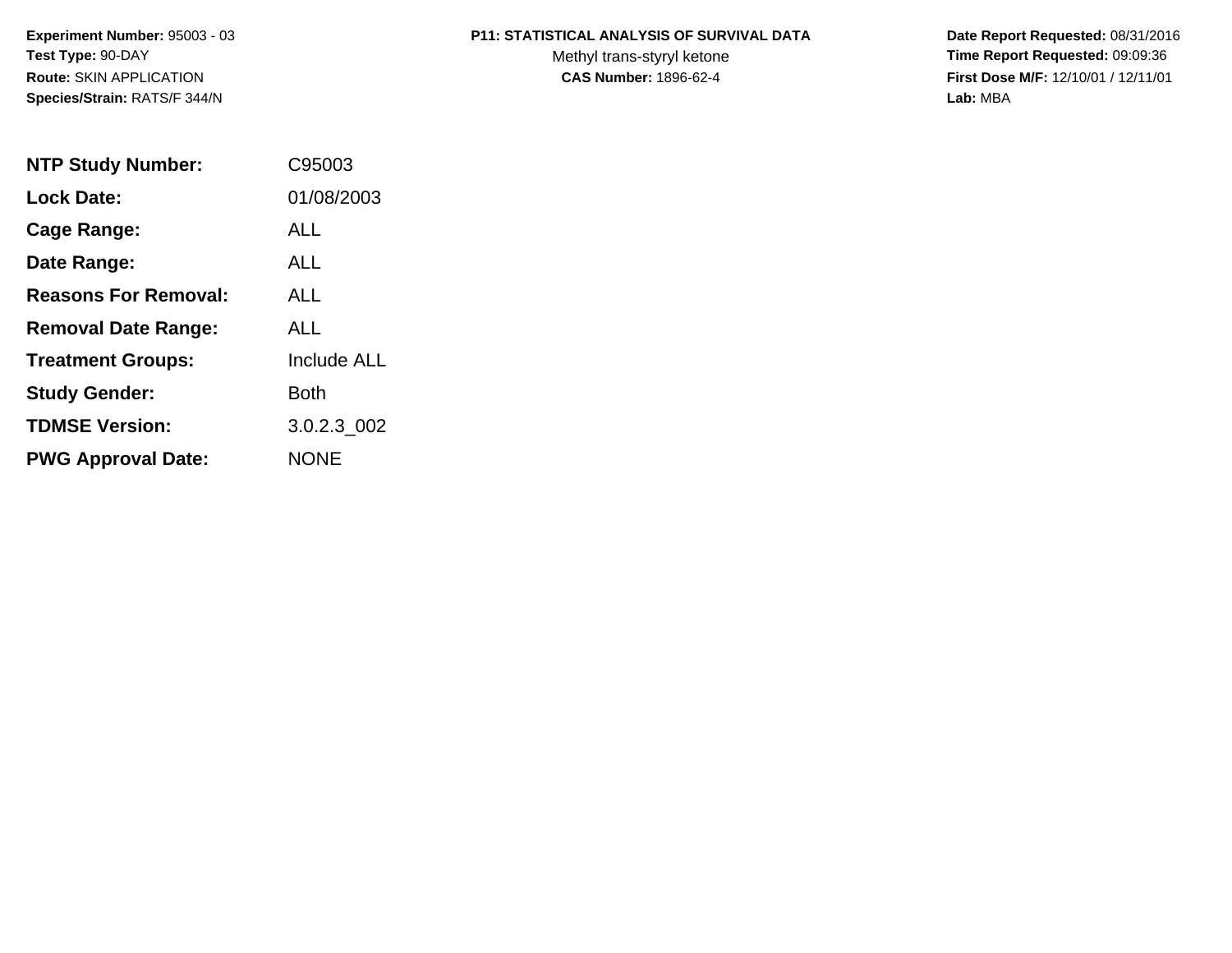Methyl trans-styryl ketone<br>CAS Number: 1896-62-4

 **Date Report Requested:** 08/31/2016 **Time Report Requested:** 09:09:36 **First Dose M/F:** 12/10/01 / 12/11/01<br>Lab: MBA **Lab:** MBA

## **MALE RATS**

FIRST TERMINAL SACRIFICE AT **93** DAYS

| <b>DOSE = VEHICLE CONTROL</b> |    |    |    |                     |    |    |    |    |    |                    |                    |
|-------------------------------|----|----|----|---------------------|----|----|----|----|----|--------------------|--------------------|
| TOTAL 10                      |    |    |    | UNCENSORED DEATHS 0 |    |    |    |    |    | CENSORED DEATHS 0  | <b>TERMINAL 10</b> |
| UNCENSORED DEATH DAYS         |    |    |    |                     |    |    |    |    |    |                    |                    |
| None                          |    |    |    |                     |    |    |    |    |    |                    |                    |
| <b>CENSORED DEATH DAYS</b>    |    |    |    |                     |    |    |    |    |    |                    |                    |
| None                          |    |    |    |                     |    |    |    |    |    |                    |                    |
| <b>DOSE = CONTROL SPECIAL</b> |    |    |    |                     |    |    |    |    |    |                    |                    |
| TOTAL 10                      |    |    |    | UNCENSORED DEATHS 0 |    |    |    |    |    | CENSORED DEATHS 10 | TERMINAL 0         |
| UNCENSORED DEATH DAYS         |    |    |    |                     |    |    |    |    |    |                    |                    |
| None                          |    |    |    |                     |    |    |    |    |    |                    |                    |
| <b>CENSORED DEATH DAYS</b>    |    |    |    |                     |    |    |    |    |    |                    |                    |
| 24                            | 24 | 24 | 24 | 24                  | 24 | 24 | 24 | 24 | 24 |                    |                    |
| $DOSE = 22.0 MG/KG$           |    |    |    |                     |    |    |    |    |    |                    |                    |
| TOTAL 10                      |    |    |    | UNCENSORED DEATHS 0 |    |    |    |    |    | CENSORED DEATHS 0  | <b>TERMINAL 10</b> |
| UNCENSORED DEATH DAYS         |    |    |    |                     |    |    |    |    |    |                    |                    |
| None                          |    |    |    |                     |    |    |    |    |    |                    |                    |
| <b>CENSORED DEATH DAYS</b>    |    |    |    |                     |    |    |    |    |    |                    |                    |
| None                          |    |    |    |                     |    |    |    |    |    |                    |                    |
| $DOSE = TK 22.0 MG/KG$        |    |    |    |                     |    |    |    |    |    |                    |                    |
| TOTAL 10                      |    |    |    | UNCENSORED DEATHS 0 |    |    |    |    |    | CENSORED DEATHS 10 | TERMINAL 0         |
| UNCENSORED DEATH DAYS         |    |    |    |                     |    |    |    |    |    |                    |                    |
| None                          |    |    |    |                     |    |    |    |    |    |                    |                    |
| <b>CENSORED DEATH DAYS</b>    |    |    |    |                     |    |    |    |    |    |                    |                    |
| 24                            | 24 | 24 | 24 | 24                  | 24 | 24 | 24 | 24 | 24 |                    |                    |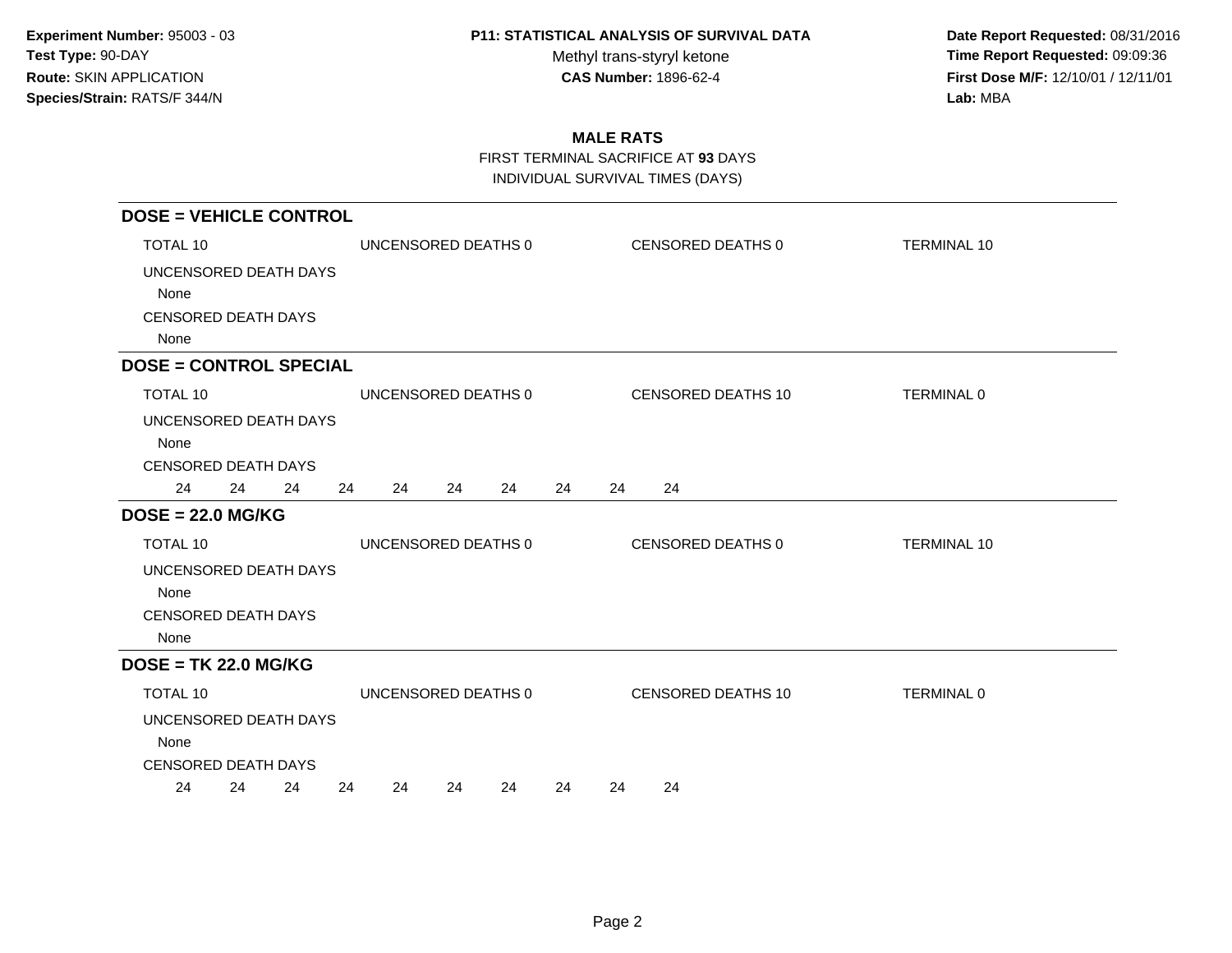Methyl trans-styryl ketone<br>CAS Number: 1896-62-4

 **Date Report Requested:** 08/31/2016 **Time Report Requested:** 09:09:36 **First Dose M/F:** 12/10/01 / 12/11/01<br>Lab: MBA **Lab:** MBA

## **MALE RATS**

FIRST TERMINAL SACRIFICE AT **93** DAYS

| $DOSE = 44.0 MG/KG$                                                 |          |                     |    |                    |                    |
|---------------------------------------------------------------------|----------|---------------------|----|--------------------|--------------------|
| <b>TOTAL 10</b>                                                     |          | UNCENSORED DEATHS 0 |    | CENSORED DEATHS 0  | <b>TERMINAL 10</b> |
| UNCENSORED DEATH DAYS<br>None<br><b>CENSORED DEATH DAYS</b><br>None |          |                     |    |                    |                    |
| $DOSE = TK 44.0 MG/KG$                                              |          |                     |    |                    |                    |
| <b>TOTAL 10</b>                                                     |          | UNCENSORED DEATHS 0 |    | CENSORED DEATHS 10 | <b>TERMINAL 0</b>  |
| UNCENSORED DEATH DAYS<br>None<br><b>CENSORED DEATH DAYS</b>         |          |                     |    |                    |                    |
| 24<br>24<br>24                                                      | 24<br>24 | 24<br>24            | 24 | 24<br>24           |                    |
| $DOSE = 87.5 MG/KG$                                                 |          |                     |    |                    |                    |
| <b>TOTAL 10</b>                                                     |          | UNCENSORED DEATHS 0 |    | CENSORED DEATHS 0  | <b>TERMINAL 10</b> |
| UNCENSORED DEATH DAYS<br>None<br><b>CENSORED DEATH DAYS</b><br>None |          |                     |    |                    |                    |
| $DOSE = TK 87.5 MG/KG$                                              |          |                     |    |                    |                    |
| TOTAL 10                                                            |          | UNCENSORED DEATHS 0 |    | CENSORED DEATHS 10 | <b>TERMINAL 0</b>  |
| UNCENSORED DEATH DAYS<br>None<br><b>CENSORED DEATH DAYS</b>         |          |                     |    |                    |                    |
| 24<br>24<br>24                                                      | 24<br>24 | 24<br>24            | 24 | 24<br>24           |                    |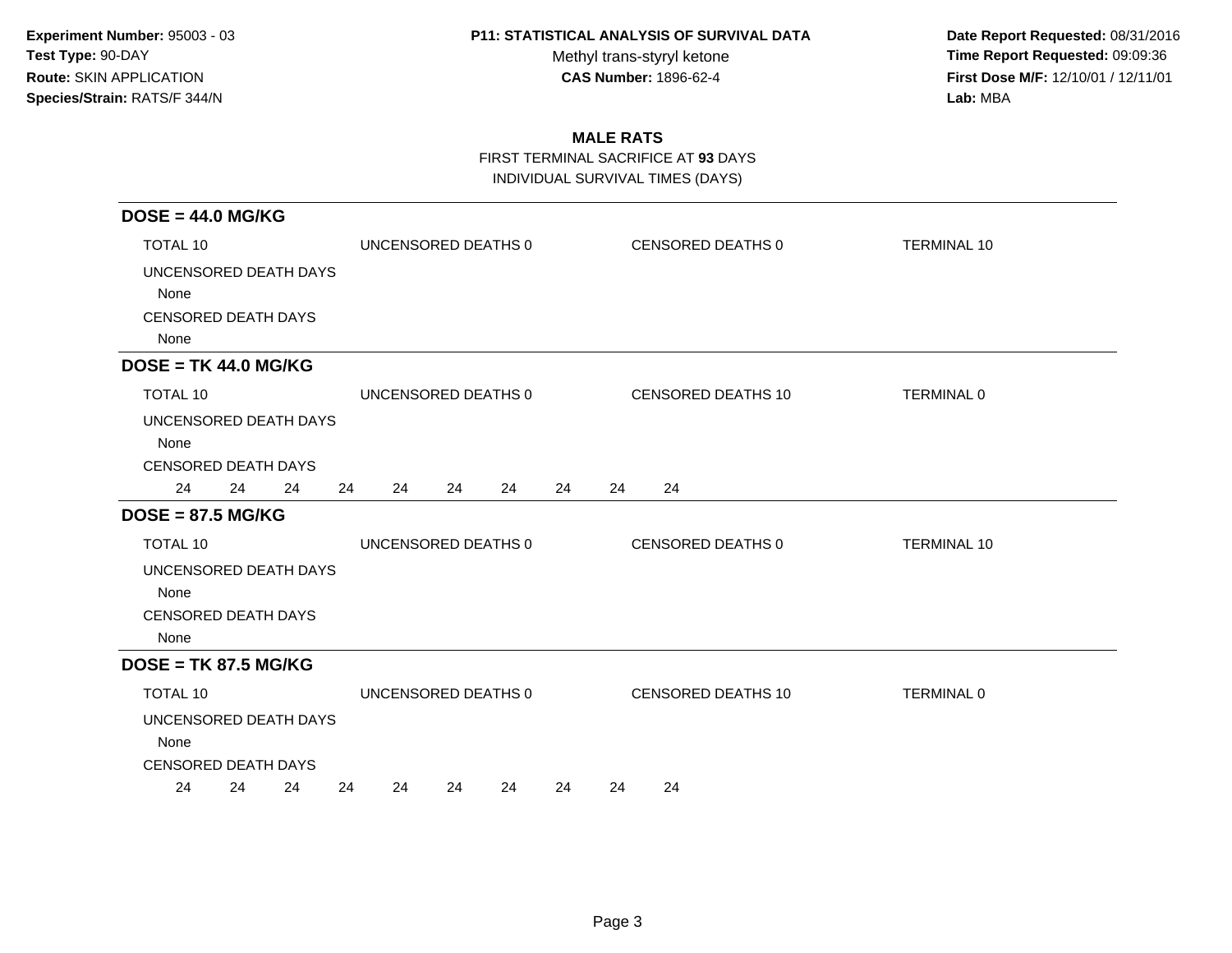Methyl trans-styryl ketone<br>CAS Number: 1896-62-4

 **Date Report Requested:** 08/31/2016 **Time Report Requested:** 09:09:36 **First Dose M/F:** 12/10/01 / 12/11/01<br>Lab: MBA **Lab:** MBA

## **MALE RATS**

FIRST TERMINAL SACRIFICE AT **93** DAYS

| $DOSE = 175 MG/KG$                                                  |          |                     |    |                           |                    |
|---------------------------------------------------------------------|----------|---------------------|----|---------------------------|--------------------|
| <b>TOTAL 10</b>                                                     |          | UNCENSORED DEATHS 0 |    | CENSORED DEATHS 0         | <b>TERMINAL 10</b> |
| UNCENSORED DEATH DAYS<br>None<br><b>CENSORED DEATH DAYS</b><br>None |          |                     |    |                           |                    |
| $DOSE = TK 175 MG/KG$                                               |          |                     |    |                           |                    |
| <b>TOTAL 10</b>                                                     |          | UNCENSORED DEATHS 0 |    | <b>CENSORED DEATHS 10</b> | TERMINAL 0         |
| UNCENSORED DEATH DAYS<br>None<br><b>CENSORED DEATH DAYS</b>         |          |                     |    |                           |                    |
| 24<br>24<br>24                                                      | 24<br>24 | 24<br>24            | 24 | 24<br>24                  |                    |
| $DOSE = 350 MG/KG$                                                  |          |                     |    |                           |                    |
| <b>TOTAL 10</b>                                                     |          | UNCENSORED DEATHS 0 |    | <b>CENSORED DEATHS 0</b>  | <b>TERMINAL 10</b> |
| UNCENSORED DEATH DAYS<br>None<br><b>CENSORED DEATH DAYS</b><br>None |          |                     |    |                           |                    |
| $DOSE = TK 350 MG/KG$                                               |          |                     |    |                           |                    |
| TOTAL 10                                                            |          | UNCENSORED DEATHS 0 |    | CENSORED DEATHS 10        | <b>TERMINAL 0</b>  |
| UNCENSORED DEATH DAYS<br>None<br><b>CENSORED DEATH DAYS</b>         |          |                     |    |                           |                    |
| 24<br>24<br>24                                                      | 24<br>24 | 24<br>24            | 24 | 24<br>24                  |                    |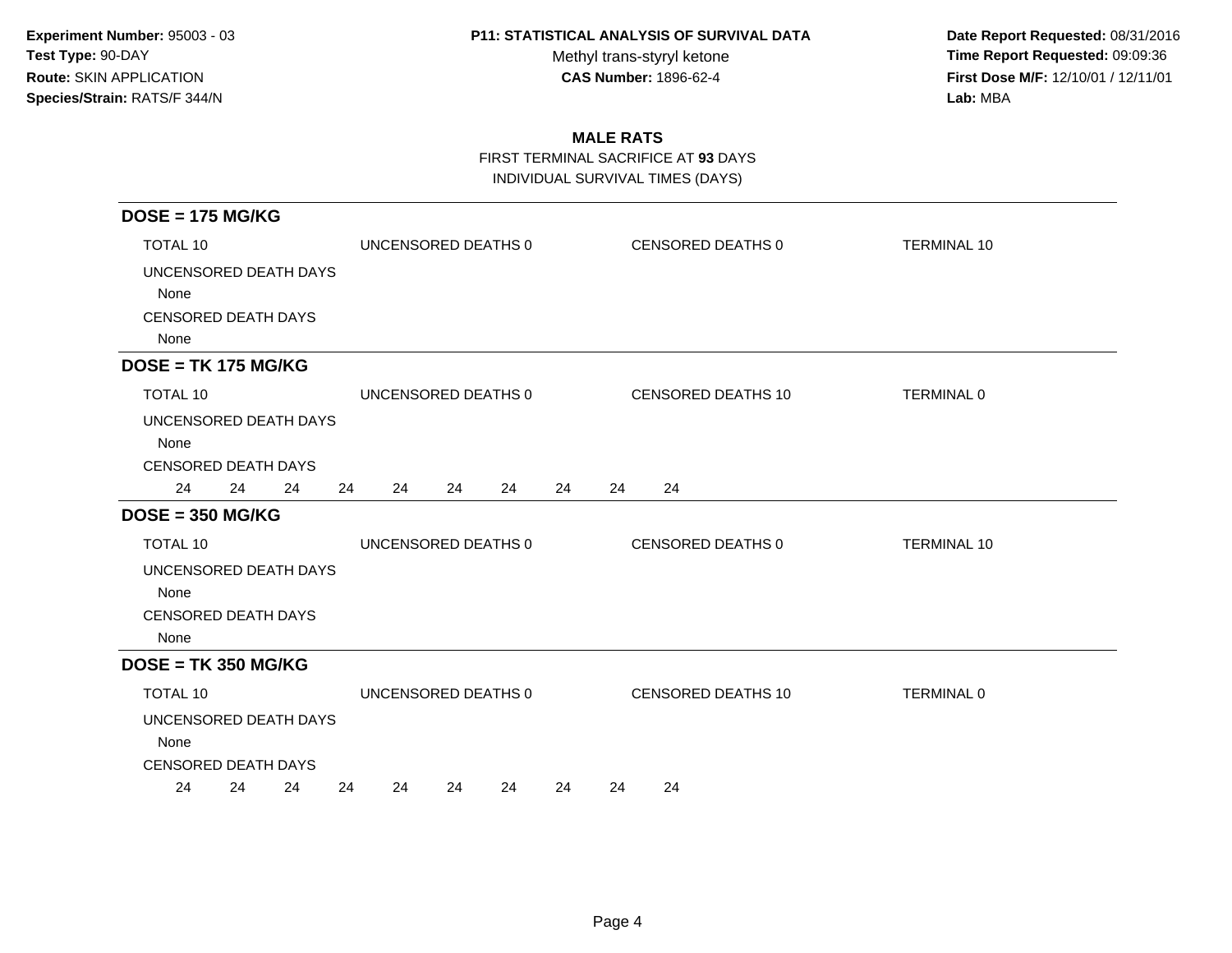**Experiment Number:** 95003 - 03**Test Type:** 90-DAY**Route:** SKIN APPLICATION**Species/Strain:** RATS/F 344/N

#### **P11: STATISTICAL ANALYSIS OF SURVIVAL DATA**

Methyl trans-styryl ketone<br>CAS Number: 1896-62-4

 **Date Report Requested:** 08/31/2016 **Time Report Requested:** 09:09:36 **First Dose M/F:** 12/10/01 / 12/11/01<br>**Lab:** MBA **Lab:** MBA

# **MALE RATS**

FIRST TERMINAL SACRIFICE AT **93** DAYS

|                        | <b>KAPLAN-MEIER SURVIVAL PROBABILITY ESTIMATES (%)</b> |       |       |       |                    |       |       |       |       |       |  |  |
|------------------------|--------------------------------------------------------|-------|-------|-------|--------------------|-------|-------|-------|-------|-------|--|--|
| <b>DOSE</b>            |                                                        |       |       |       | <b>TIME (DAYS)</b> |       |       |       |       |       |  |  |
|                        | 10                                                     | 20    | 30    | 40    | 50                 | 60    | 70    | 80    | 90    | 93(A) |  |  |
| <b>VEHICLE CONTROL</b> | 100.0                                                  | 100.0 | 100.0 | 100.0 | 100.0              | 100.0 | 100.0 | 100.0 | 100.0 | 100.0 |  |  |
| <b>CONTROL SPECIAL</b> | 100.0                                                  | 100.0 | 0.0   | 0.0   | 0.0                | 0.0   | 0.0   | 0.0   | 0.0   | 0.0   |  |  |
| <b>22.0 MG/KG</b>      | 100.0                                                  | 100.0 | 100.0 | 100.0 | 100.0              | 100.0 | 100.0 | 100.0 | 100.0 | 100.0 |  |  |
| <b>TK 22.0 MG/KG</b>   | 100.0                                                  | 100.0 | 0.0   | 0.0   | 0.0                | 0.0   | 0.0   | 0.0   | 0.0   | 0.0   |  |  |
| <b>44.0 MG/KG</b>      | 100.0                                                  | 100.0 | 100.0 | 100.0 | 100.0              | 100.0 | 100.0 | 100.0 | 100.0 | 100.0 |  |  |
| <b>TK 44.0 MG/KG</b>   | 100.0                                                  | 100.0 | 0.0   | 0.0   | 0.0                | 0.0   | 0.0   | 0.0   | 0.0   | 0.0   |  |  |
| 87.5 MG/KG             | 100.0                                                  | 100.0 | 100.0 | 100.0 | 100.0              | 100.0 | 100.0 | 100.0 | 100.0 | 100.0 |  |  |
| <b>TK 87.5 MG/KG</b>   | 100.0                                                  | 100.0 | 0.0   | 0.0   | 0.0                | 0.0   | 0.0   | 0.0   | 0.0   | 0.0   |  |  |
| <b>175 MG/KG</b>       | 100.0                                                  | 100.0 | 100.0 | 100.0 | 100.0              | 100.0 | 100.0 | 100.0 | 100.0 | 100.0 |  |  |
| <b>TK 175 MG/KG</b>    | 100.0                                                  | 100.0 | 0.0   | 0.0   | 0.0                | 0.0   | 0.0   | 0.0   | 0.0   | 0.0   |  |  |
| 350 MG/KG              | 100.0                                                  | 100.0 | 100.0 | 100.0 | 100.0              | 100.0 | 100.0 | 100.0 | 100.0 | 100.0 |  |  |
| <b>TK 350 MG/KG</b>    | 100.0                                                  | 100.0 | 0.0   | 0.0   | $0.0\,$            | 0.0   | 0.0   | 0.0   | 0.0   | 0.0   |  |  |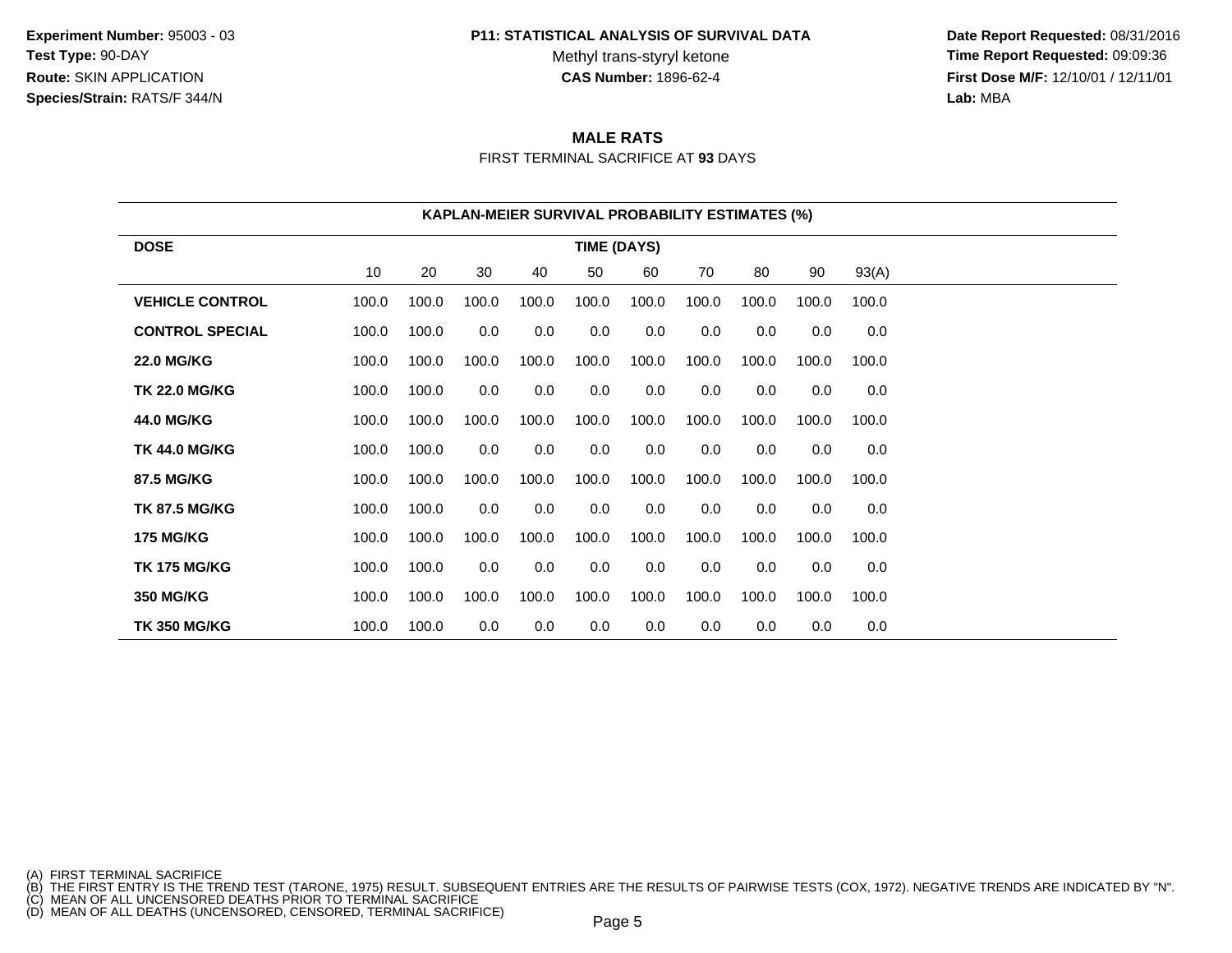Methyl trans-styryl ketone<br>CAS Number: 1896-62-4

 **Date Report Requested:** 08/31/2016 **Time Report Requested:** 09:09:36 **First Dose M/F:** 12/10/01 / 12/11/01<br>**Lab:** MBA **Lab:** MBA

### **MALE RATS**

FIRST TERMINAL SACRIFICE AT **93** DAYS

|                                                                     | <b>SURVIVAL SUMMARY STATISTICS</b> |                        |               |                      |  |  |  |  |  |  |  |  |
|---------------------------------------------------------------------|------------------------------------|------------------------|---------------|----------------------|--|--|--|--|--|--|--|--|
| <b>DOSE</b>                                                         | <b>VEHICLE CONTROL</b>             | <b>CONTROL SPECIAL</b> | 22.0 MG/KG    | <b>TK 22.0 MG/KG</b> |  |  |  |  |  |  |  |  |
| SURVIVAL AT END OF STUDY<br>(KAPLAN-MEIER)                          | 100.0%                             | 0.0%                   | 100.0%        | $0.0\%$              |  |  |  |  |  |  |  |  |
| SIGNIFICANCE (B)<br>(LIFE TABLE)                                    | -----                              | $- - - - -$            | -----         | -----                |  |  |  |  |  |  |  |  |
| <b>MEAN DAY OF</b><br><b>NATURAL DEATHS (C)</b><br>(STANDARD ERROR) | $\left( . \right)$                 | €.                     | $\cdot$       | (.)                  |  |  |  |  |  |  |  |  |
| <b>MEAN LIFE SPAN (D)</b><br>(STANDARD ERROR)                       | 93.0<br>(0.0)                      | 24.0<br>(0.0)          | 93.0<br>(0.0) | 24.0<br>(0.0)        |  |  |  |  |  |  |  |  |

| <b>DOSE</b>                                                         | 44.0 MG/KG    | <b>TK 44.0 MG/KG</b> | 87.5 MG/KG    | <b>TK 87.5 MG/KG</b> |
|---------------------------------------------------------------------|---------------|----------------------|---------------|----------------------|
| SURVIVAL AT END OF STUDY<br>(KAPLAN-MEIER)                          | 100.0%        | $0.0\%$              | 100.0%        | $0.0\%$              |
| <b>SIGNIFICANCE (B)</b><br>(LIFE TABLE)                             | -----         | $- - - - -$          | -----         | -----                |
| <b>MEAN DAY OF</b><br><b>NATURAL DEATHS (C)</b><br>(STANDARD ERROR) | (٠)           | l٠                   |               |                      |
| <b>MEAN LIFE SPAN (D)</b><br>(STANDARD ERROR)                       | 93.0<br>(0.0) | 24.0<br>(0.0)        | 93.0<br>(0.0) | 24.0<br>(0.0)        |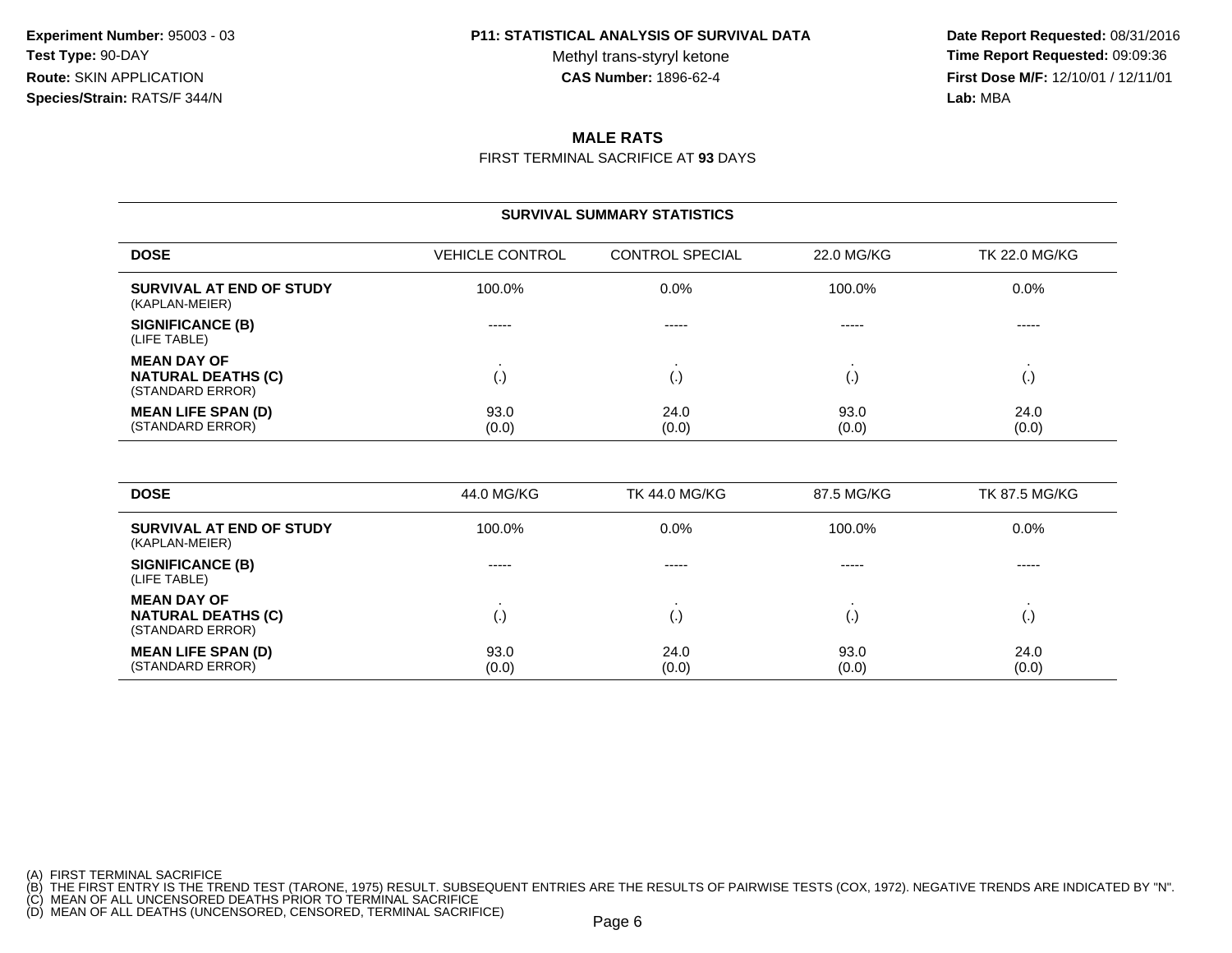Methyl trans-styryl ketone<br>CAS Number: 1896-62-4

 **Date Report Requested:** 08/31/2016 **Time Report Requested:** 09:09:36 **First Dose M/F:** 12/10/01 / 12/11/01<br>**Lab:** MBA **Lab:** MBA

## **MALE RATS**

FIRST TERMINAL SACRIFICE AT **93** DAYS

|                                                                     |                  | <b>SURVIVAL SUMMARY STATISTICS</b> |               |                     |
|---------------------------------------------------------------------|------------------|------------------------------------|---------------|---------------------|
| <b>DOSE</b>                                                         | <b>175 MG/KG</b> | <b>TK 175 MG/KG</b>                | 350 MG/KG     | <b>TK 350 MG/KG</b> |
| SURVIVAL AT END OF STUDY<br>(KAPLAN-MEIER)                          | 100.0%           | $0.0\%$                            | 100.0%        | $0.0\%$             |
| <b>SIGNIFICANCE (B)</b><br>(LIFE TABLE)                             | -----            | -----                              | -----         | -----               |
| <b>MEAN DAY OF</b><br><b>NATURAL DEATHS (C)</b><br>(STANDARD ERROR) | (.)              | (.,                                | I.,           | (. J                |
| <b>MEAN LIFE SPAN (D)</b><br>(STANDARD ERROR)                       | 93.0<br>(0.0)    | 24.0<br>(0.0)                      | 93.0<br>(0.0) | 24.0<br>(0.0)       |

<sup>(</sup>A) FIRST TERMINAL SACRIFICE<br>(B) THE FIRST ENTRY IS THE TREND TEST (TARONE, 1975) RESULT. SUBSEQUENT ENTRIES ARE THE RESULTS OF PAIRWISE TESTS (COX, 1972). NEGATIVE TRENDS ARE INDICATED BY "N".<br>(C) MEAN OF ALL UNCENSORED D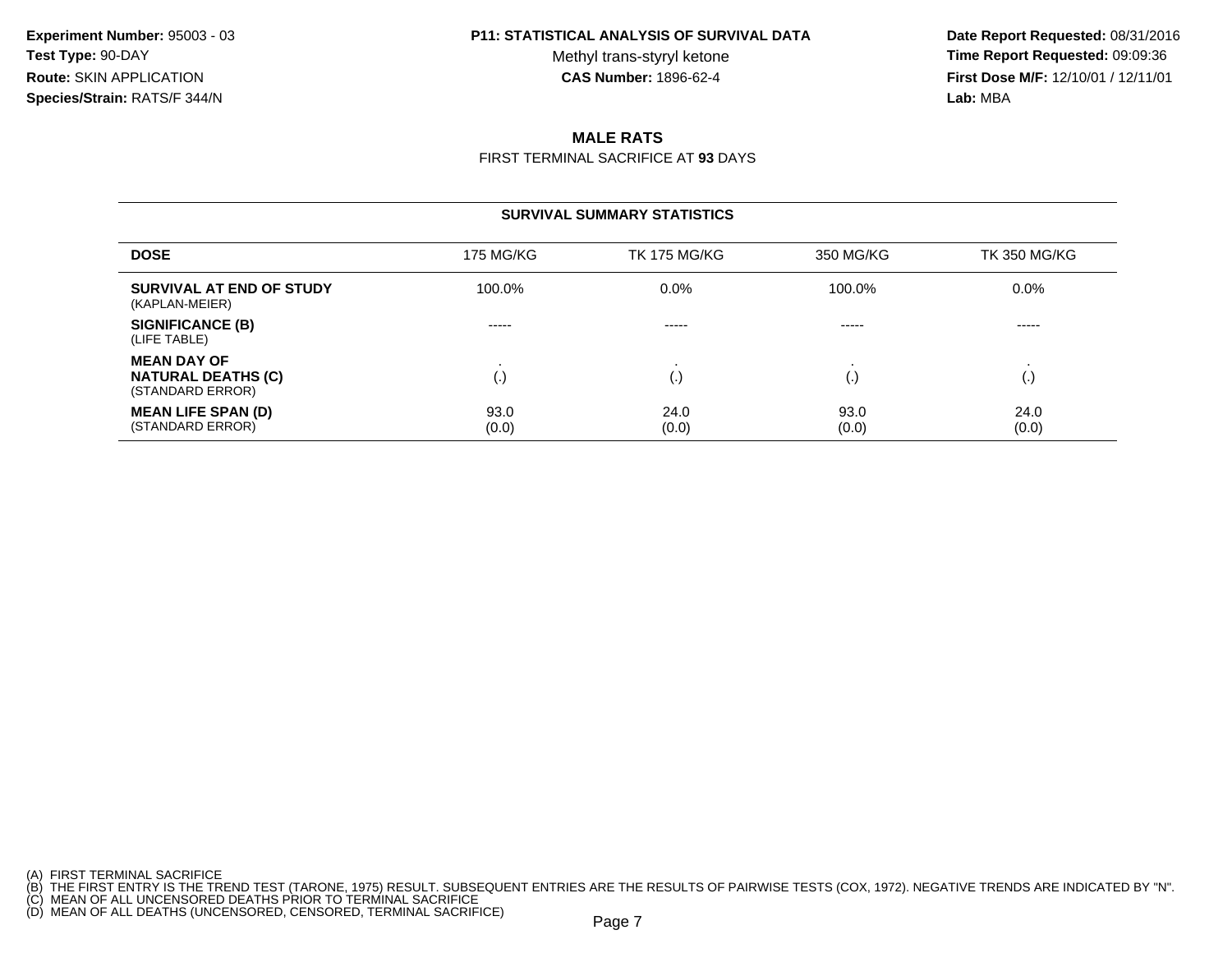Methyl trans-styryl ketone<br>CAS Number: 1896-62-4

 **Date Report Requested:** 08/31/2016 **Time Report Requested:** 09:09:36 **First Dose M/F:** 12/10/01 / 12/11/01<br>Lab: MBA **Lab:** MBA

## **FEMALE RATS**

FIRST TERMINAL SACRIFICE AT **93** DAYS

| <b>DOSE = VEHICLE CONTROL</b>    |    |    |    |                     |    |    |    |    |                   |                    |                    |
|----------------------------------|----|----|----|---------------------|----|----|----|----|-------------------|--------------------|--------------------|
| TOTAL 10                         |    |    |    | UNCENSORED DEATHS 0 |    |    |    |    | CENSORED DEATHS 0 |                    | <b>TERMINAL 10</b> |
| UNCENSORED DEATH DAYS            |    |    |    |                     |    |    |    |    |                   |                    |                    |
| None                             |    |    |    |                     |    |    |    |    |                   |                    |                    |
| <b>CENSORED DEATH DAYS</b>       |    |    |    |                     |    |    |    |    |                   |                    |                    |
| None                             |    |    |    |                     |    |    |    |    |                   |                    |                    |
| <b>DOSE = CONTROL SPECIAL</b>    |    |    |    |                     |    |    |    |    |                   |                    |                    |
| TOTAL 10                         |    |    |    | UNCENSORED DEATHS 0 |    |    |    |    |                   | CENSORED DEATHS 10 | TERMINAL 0         |
| UNCENSORED DEATH DAYS            |    |    |    |                     |    |    |    |    |                   |                    |                    |
| None                             |    |    |    |                     |    |    |    |    |                   |                    |                    |
| <b>CENSORED DEATH DAYS</b><br>24 | 24 | 24 | 24 | 24                  | 24 | 24 | 24 | 24 | 24                |                    |                    |
| $DOSE = 22.0 MG/KG$              |    |    |    |                     |    |    |    |    |                   |                    |                    |
| TOTAL 10                         |    |    |    | UNCENSORED DEATHS 0 |    |    |    |    | CENSORED DEATHS 0 |                    | <b>TERMINAL 10</b> |
| UNCENSORED DEATH DAYS            |    |    |    |                     |    |    |    |    |                   |                    |                    |
| None                             |    |    |    |                     |    |    |    |    |                   |                    |                    |
| <b>CENSORED DEATH DAYS</b>       |    |    |    |                     |    |    |    |    |                   |                    |                    |
| None                             |    |    |    |                     |    |    |    |    |                   |                    |                    |
| $DOSE = TK 22.0 MG/KG$           |    |    |    |                     |    |    |    |    |                   |                    |                    |
| <b>TOTAL 10</b>                  |    |    |    | UNCENSORED DEATHS 0 |    |    |    |    |                   | CENSORED DEATHS 10 | <b>TERMINAL 0</b>  |
| UNCENSORED DEATH DAYS            |    |    |    |                     |    |    |    |    |                   |                    |                    |
| None                             |    |    |    |                     |    |    |    |    |                   |                    |                    |
| <b>CENSORED DEATH DAYS</b>       |    |    |    |                     |    |    |    |    |                   |                    |                    |
| 24                               | 24 | 24 | 24 | 24                  | 24 | 24 | 24 | 24 | 24                |                    |                    |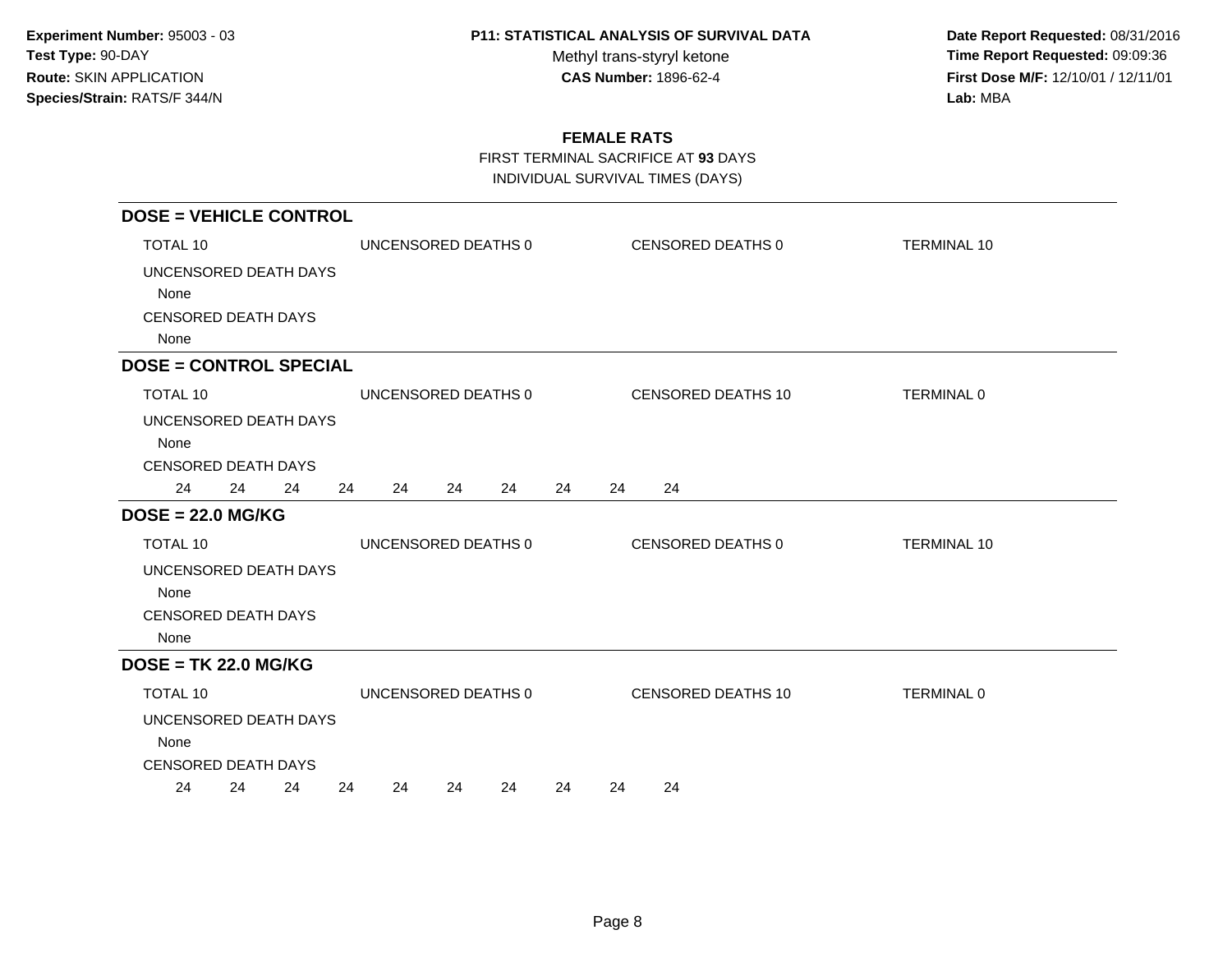Methyl trans-styryl ketone<br>CAS Number: 1896-62-4

 **Date Report Requested:** 08/31/2016 **Time Report Requested:** 09:09:36 **First Dose M/F:** 12/10/01 / 12/11/01<br>Lab: MBA **Lab:** MBA

### **FEMALE RATS**

FIRST TERMINAL SACRIFICE AT **93** DAYS

| $DOSE = 44.0 MG/KG$                                                 |          |                     |    |    |    |                           |                    |
|---------------------------------------------------------------------|----------|---------------------|----|----|----|---------------------------|--------------------|
| TOTAL 10                                                            |          | UNCENSORED DEATHS 0 |    |    |    | CENSORED DEATHS 0         | <b>TERMINAL 10</b> |
| UNCENSORED DEATH DAYS<br>None<br><b>CENSORED DEATH DAYS</b><br>None |          |                     |    |    |    |                           |                    |
| $DOSE = TK 44.0 MG/KG$                                              |          |                     |    |    |    |                           |                    |
| <b>TOTAL 10</b>                                                     |          | UNCENSORED DEATHS 0 |    |    |    | <b>CENSORED DEATHS 10</b> | TERMINAL 0         |
| UNCENSORED DEATH DAYS<br>None<br><b>CENSORED DEATH DAYS</b>         |          |                     |    |    |    |                           |                    |
| 24<br>24<br>24                                                      | 24<br>24 | 24                  | 24 | 24 | 24 | 24                        |                    |
| $DOSE = 87.5 MG/KG$                                                 |          |                     |    |    |    |                           |                    |
| <b>TOTAL 10</b>                                                     |          | UNCENSORED DEATHS 0 |    |    |    | CENSORED DEATHS 0         | <b>TERMINAL 10</b> |
| UNCENSORED DEATH DAYS<br>None<br><b>CENSORED DEATH DAYS</b><br>None |          |                     |    |    |    |                           |                    |
| $DOSE = TK 87.5 MG/KG$                                              |          |                     |    |    |    |                           |                    |
| TOTAL 10                                                            |          | UNCENSORED DEATHS 0 |    |    |    | <b>CENSORED DEATHS 10</b> | <b>TERMINAL 0</b>  |
| UNCENSORED DEATH DAYS<br>None<br><b>CENSORED DEATH DAYS</b>         |          |                     |    |    |    |                           |                    |
| 24<br>24<br>4                                                       | 24<br>24 | 24                  | 24 | 24 | 24 | 24                        |                    |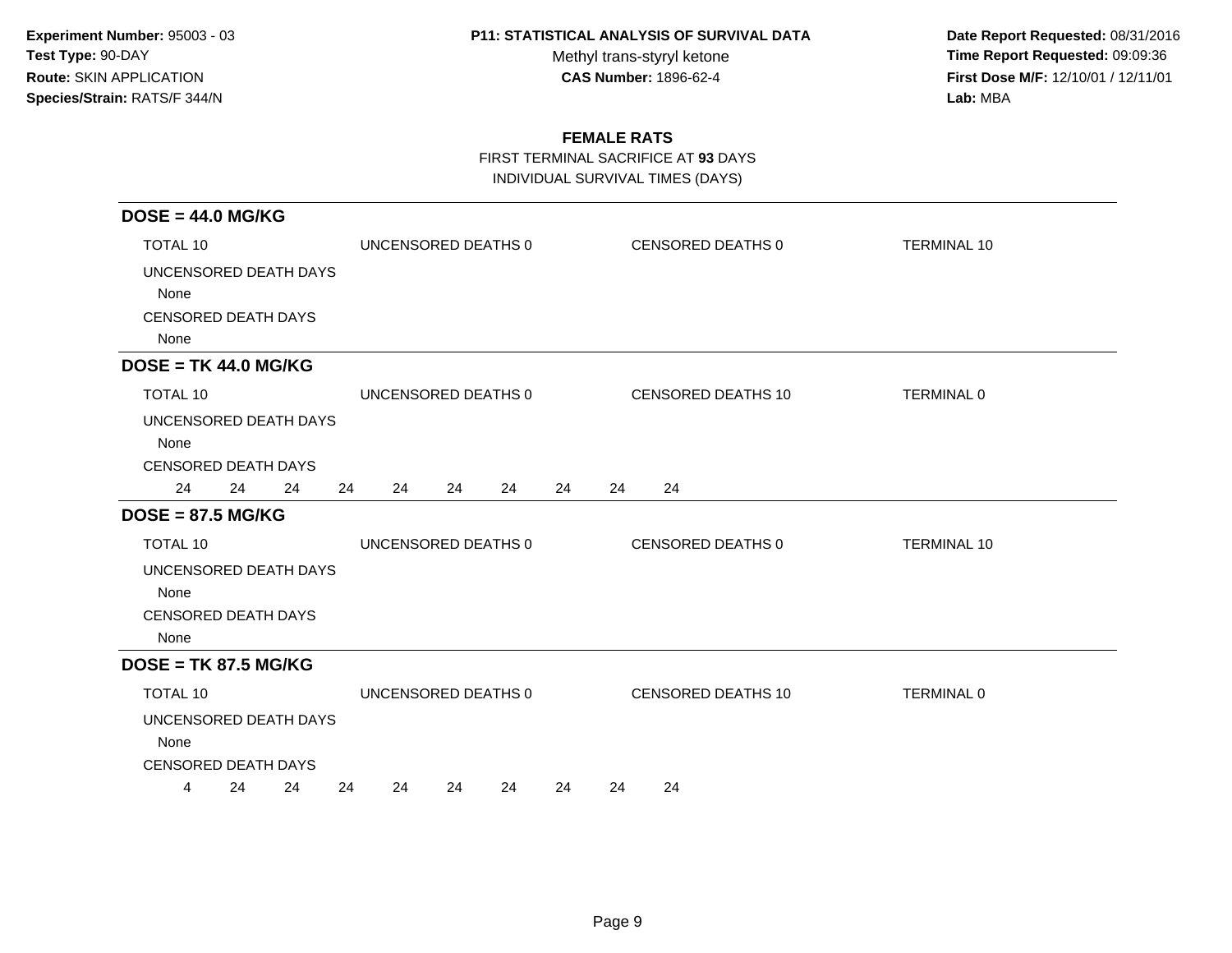Methyl trans-styryl ketone<br>CAS Number: 1896-62-4

 **Date Report Requested:** 08/31/2016 **Time Report Requested:** 09:09:36 **First Dose M/F:** 12/10/01 / 12/11/01<br>Lab: MBA **Lab:** MBA

## **FEMALE RATS**

FIRST TERMINAL SACRIFICE AT **93** DAYS

| $DOSE = 175 MG/KG$                                                  |    |                     |    |    |    |    |                    |                    |
|---------------------------------------------------------------------|----|---------------------|----|----|----|----|--------------------|--------------------|
| <b>TOTAL 10</b>                                                     |    | UNCENSORED DEATHS 0 |    |    |    |    | CENSORED DEATHS 0  | <b>TERMINAL 10</b> |
| UNCENSORED DEATH DAYS<br>None<br><b>CENSORED DEATH DAYS</b><br>None |    |                     |    |    |    |    |                    |                    |
| $DOSE = TK 175 MG/KG$                                               |    |                     |    |    |    |    |                    |                    |
| <b>TOTAL 10</b>                                                     |    | UNCENSORED DEATHS 0 |    |    |    |    | CENSORED DEATHS 10 | TERMINAL 0         |
| UNCENSORED DEATH DAYS<br>None<br><b>CENSORED DEATH DAYS</b>         |    |                     |    |    |    |    |                    |                    |
| 24<br>24<br>24                                                      | 24 | 24                  | 24 | 24 | 24 | 24 | 24                 |                    |
| $DOSE = 350 MG/KG$                                                  |    |                     |    |    |    |    |                    |                    |
| TOTAL 10                                                            |    | UNCENSORED DEATHS 0 |    |    |    |    | CENSORED DEATHS 0  | <b>TERMINAL 10</b> |
| UNCENSORED DEATH DAYS<br>None<br><b>CENSORED DEATH DAYS</b><br>None |    |                     |    |    |    |    |                    |                    |
| $DOSE = TK 350 MG/KG$                                               |    |                     |    |    |    |    |                    |                    |
| <b>TOTAL 10</b>                                                     |    | UNCENSORED DEATHS 0 |    |    |    |    | CENSORED DEATHS 10 | TERMINAL 0         |
| UNCENSORED DEATH DAYS<br>None<br><b>CENSORED DEATH DAYS</b>         |    |                     |    |    |    |    |                    |                    |
| 24<br>24<br>24                                                      | 24 | 24                  | 24 | 24 | 24 | 24 | 24                 |                    |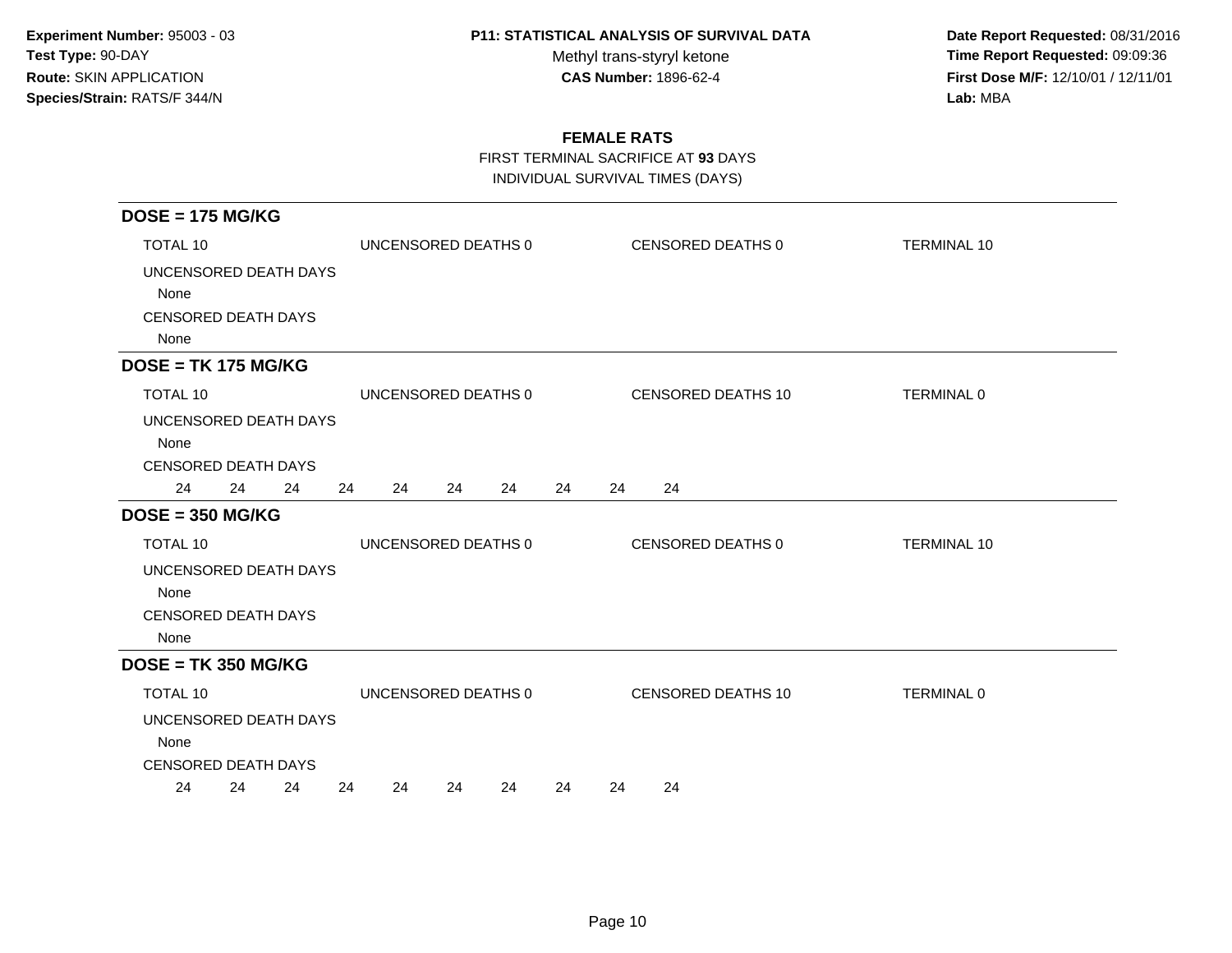**Experiment Number:** 95003 - 03**Test Type:** 90-DAY**Route:** SKIN APPLICATION**Species/Strain:** RATS/F 344/N

#### **P11: STATISTICAL ANALYSIS OF SURVIVAL DATA**

Methyl trans-styryl ketone<br>CAS Number: 1896-62-4

 **Date Report Requested:** 08/31/2016 **Time Report Requested:** 09:09:36 **First Dose M/F:** 12/10/01 / 12/11/01<br>**Lab:** MBA **Lab:** MBA

### **FEMALE RATS**

FIRST TERMINAL SACRIFICE AT **93** DAYS

|                        | <b>KAPLAN-MEIER SURVIVAL PROBABILITY ESTIMATES (%)</b> |       |       |       |                    |       |       |       |       |       |  |  |
|------------------------|--------------------------------------------------------|-------|-------|-------|--------------------|-------|-------|-------|-------|-------|--|--|
| <b>DOSE</b>            |                                                        |       |       |       | <b>TIME (DAYS)</b> |       |       |       |       |       |  |  |
|                        | 10                                                     | 20    | 30    | 40    | 50                 | 60    | 70    | 80    | 90    | 93(A) |  |  |
| <b>VEHICLE CONTROL</b> | 100.0                                                  | 100.0 | 100.0 | 100.0 | 100.0              | 100.0 | 100.0 | 100.0 | 100.0 | 100.0 |  |  |
| <b>CONTROL SPECIAL</b> | 100.0                                                  | 100.0 | 0.0   | 0.0   | 0.0                | 0.0   | 0.0   | 0.0   | 0.0   | 0.0   |  |  |
| <b>22.0 MG/KG</b>      | 100.0                                                  | 100.0 | 100.0 | 100.0 | 100.0              | 100.0 | 100.0 | 100.0 | 100.0 | 100.0 |  |  |
| <b>TK 22.0 MG/KG</b>   | 100.0                                                  | 100.0 | 0.0   | 0.0   | 0.0                | 0.0   | 0.0   | 0.0   | 0.0   | 0.0   |  |  |
| <b>44.0 MG/KG</b>      | 100.0                                                  | 100.0 | 100.0 | 100.0 | 100.0              | 100.0 | 100.0 | 100.0 | 100.0 | 100.0 |  |  |
| <b>TK 44.0 MG/KG</b>   | 100.0                                                  | 100.0 | 0.0   | 0.0   | 0.0                | 0.0   | 0.0   | 0.0   | 0.0   | 0.0   |  |  |
| 87.5 MG/KG             | 100.0                                                  | 100.0 | 100.0 | 100.0 | 100.0              | 100.0 | 100.0 | 100.0 | 100.0 | 100.0 |  |  |
| <b>TK 87.5 MG/KG</b>   | 100.0                                                  | 100.0 | 0.0   | 0.0   | 0.0                | 0.0   | 0.0   | 0.0   | 0.0   | 0.0   |  |  |
| <b>175 MG/KG</b>       | 100.0                                                  | 100.0 | 100.0 | 100.0 | 100.0              | 100.0 | 100.0 | 100.0 | 100.0 | 100.0 |  |  |
| <b>TK 175 MG/KG</b>    | 100.0                                                  | 100.0 | 0.0   | 0.0   | 0.0                | 0.0   | 0.0   | 0.0   | 0.0   | 0.0   |  |  |
| <b>350 MG/KG</b>       | 100.0                                                  | 100.0 | 100.0 | 100.0 | 100.0              | 100.0 | 100.0 | 100.0 | 100.0 | 100.0 |  |  |
| <b>TK 350 MG/KG</b>    | 100.0                                                  | 100.0 | 0.0   | 0.0   | 0.0                | 0.0   | 0.0   | 0.0   | 0.0   | 0.0   |  |  |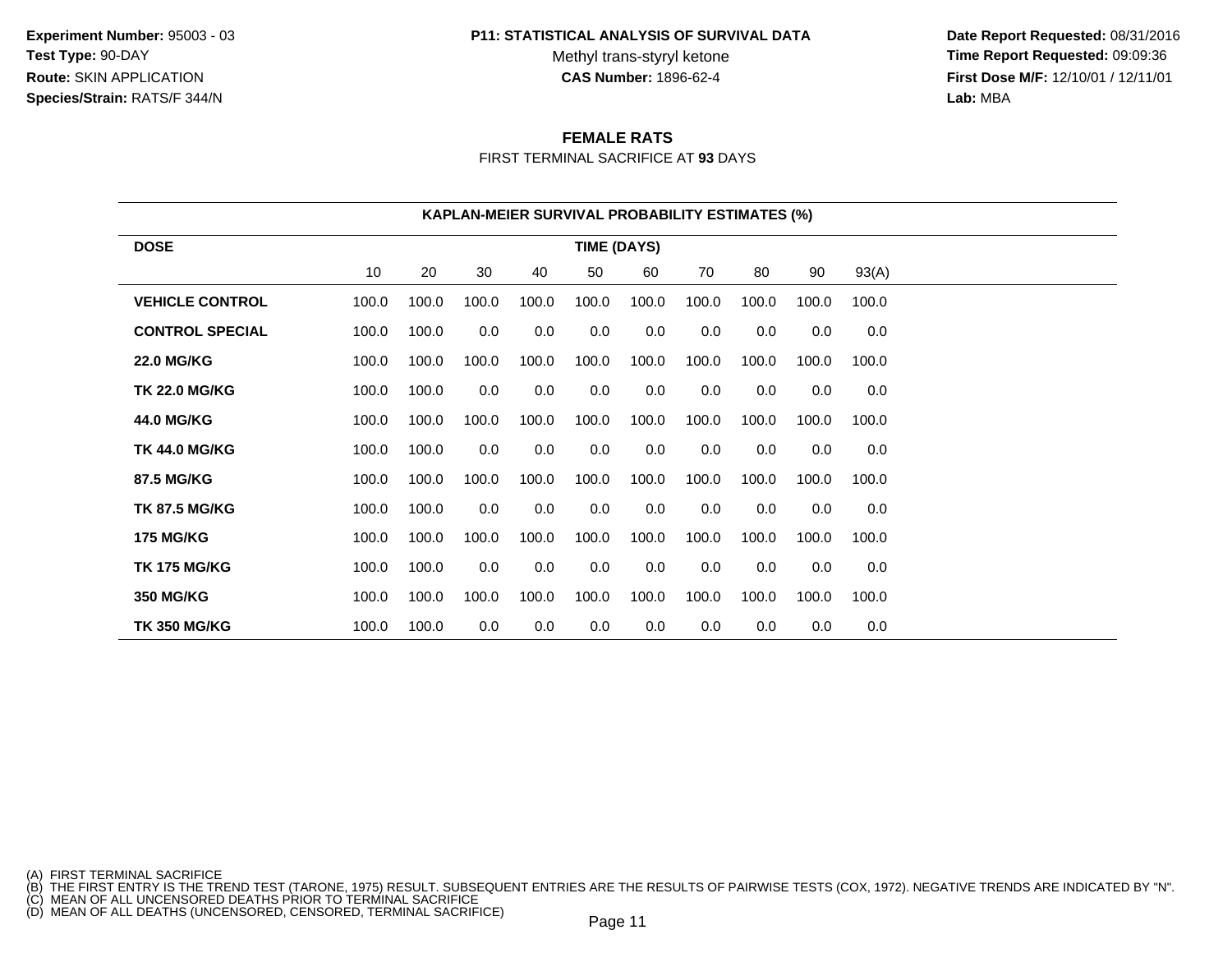Methyl trans-styryl ketone<br>CAS Number: 1896-62-4

 **Date Report Requested:** 08/31/2016 **Time Report Requested:** 09:09:36 **First Dose M/F:** 12/10/01 / 12/11/01<br>**Lab:** MBA **Lab:** MBA

### **FEMALE RATS**

FIRST TERMINAL SACRIFICE AT **93** DAYS

| <b>SURVIVAL SUMMARY STATISTICS</b>                                  |                        |                        |               |                      |  |  |
|---------------------------------------------------------------------|------------------------|------------------------|---------------|----------------------|--|--|
| <b>DOSE</b>                                                         | <b>VEHICLE CONTROL</b> | <b>CONTROL SPECIAL</b> | 22.0 MG/KG    | <b>TK 22.0 MG/KG</b> |  |  |
| SURVIVAL AT END OF STUDY<br>(KAPLAN-MEIER)                          | 100.0%                 | 0.0%                   | 100.0%        | $0.0\%$              |  |  |
| <b>SIGNIFICANCE (B)</b><br>(LIFE TABLE)                             | -----                  | -----                  | -----         | -----                |  |  |
| <b>MEAN DAY OF</b><br><b>NATURAL DEATHS (C)</b><br>(STANDARD ERROR) | (.)                    | I.,                    | $\cdot$       | (.)                  |  |  |
| <b>MEAN LIFE SPAN (D)</b><br>(STANDARD ERROR)                       | 93.0<br>(0.0)          | 24.0<br>(0.0)          | 93.0<br>(0.0) | 24.0<br>(0.0)        |  |  |
|                                                                     |                        |                        |               |                      |  |  |

| <b>DOSE</b>                                                         | 44.0 MG/KG             | TK 44.0 MG/KG | 87.5 MG/KG    | <b>TK 87.5 MG/KG</b> |
|---------------------------------------------------------------------|------------------------|---------------|---------------|----------------------|
| SURVIVAL AT END OF STUDY<br>(KAPLAN-MEIER)                          | 100.0%                 | $0.0\%$       | 100.0%        | $0.0\%$              |
| <b>SIGNIFICANCE (B)</b><br>(LIFE TABLE)                             | -----                  | $- - - - -$   | -----         | -----                |
| <b>MEAN DAY OF</b><br><b>NATURAL DEATHS (C)</b><br>(STANDARD ERROR) | $\left( \cdot \right)$ | l٠            | $\mathbf{v}$  |                      |
| <b>MEAN LIFE SPAN (D)</b><br>(STANDARD ERROR)                       | 93.0<br>(0.0)          | 24.0<br>(0.0) | 93.0<br>(0.0) | 22.0<br>(2.0)        |